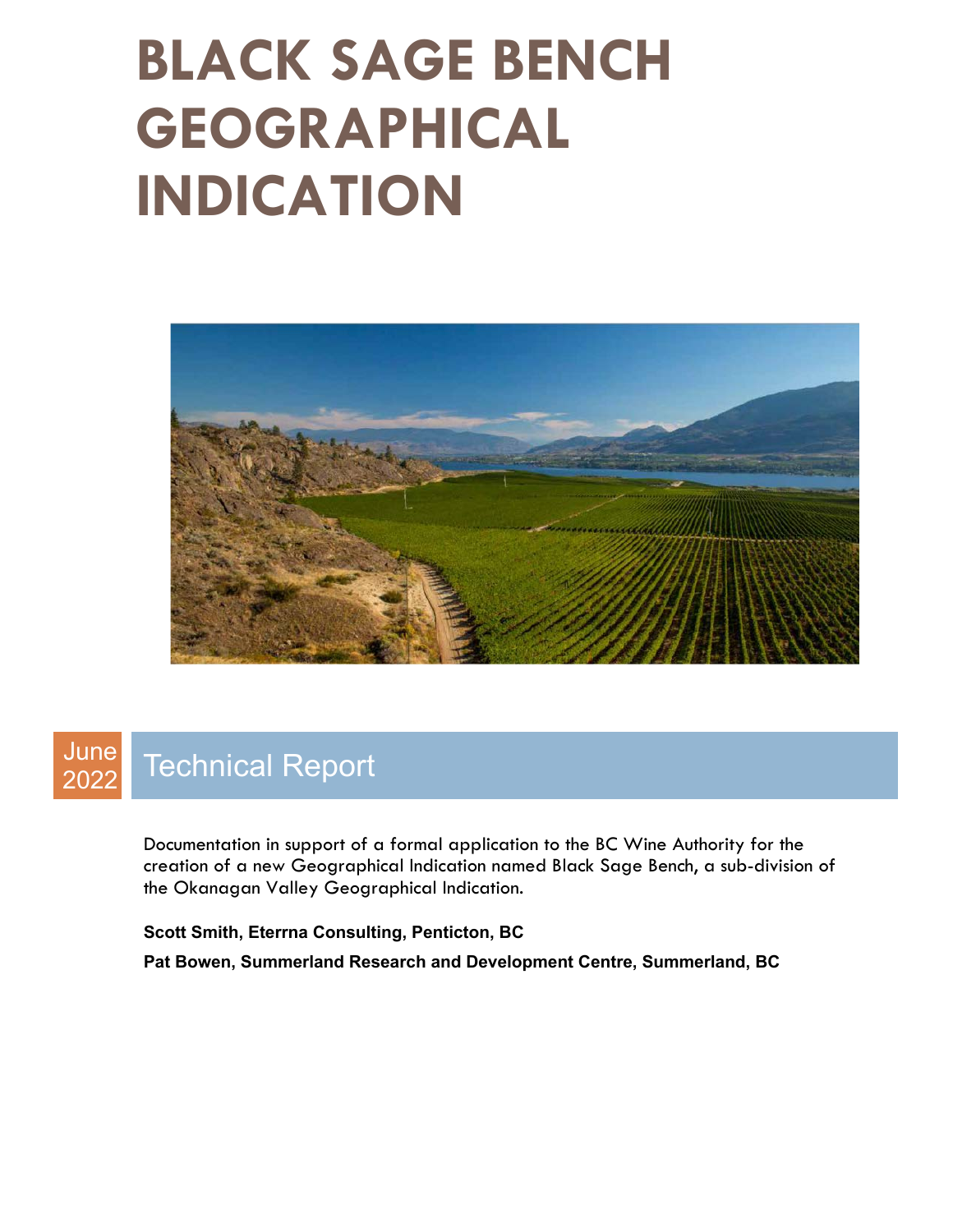Cover photo: Extensive planting on Osoyoos loamy sand along the southern portion of the Black Sage Bench. Credit: Winegrowers of BC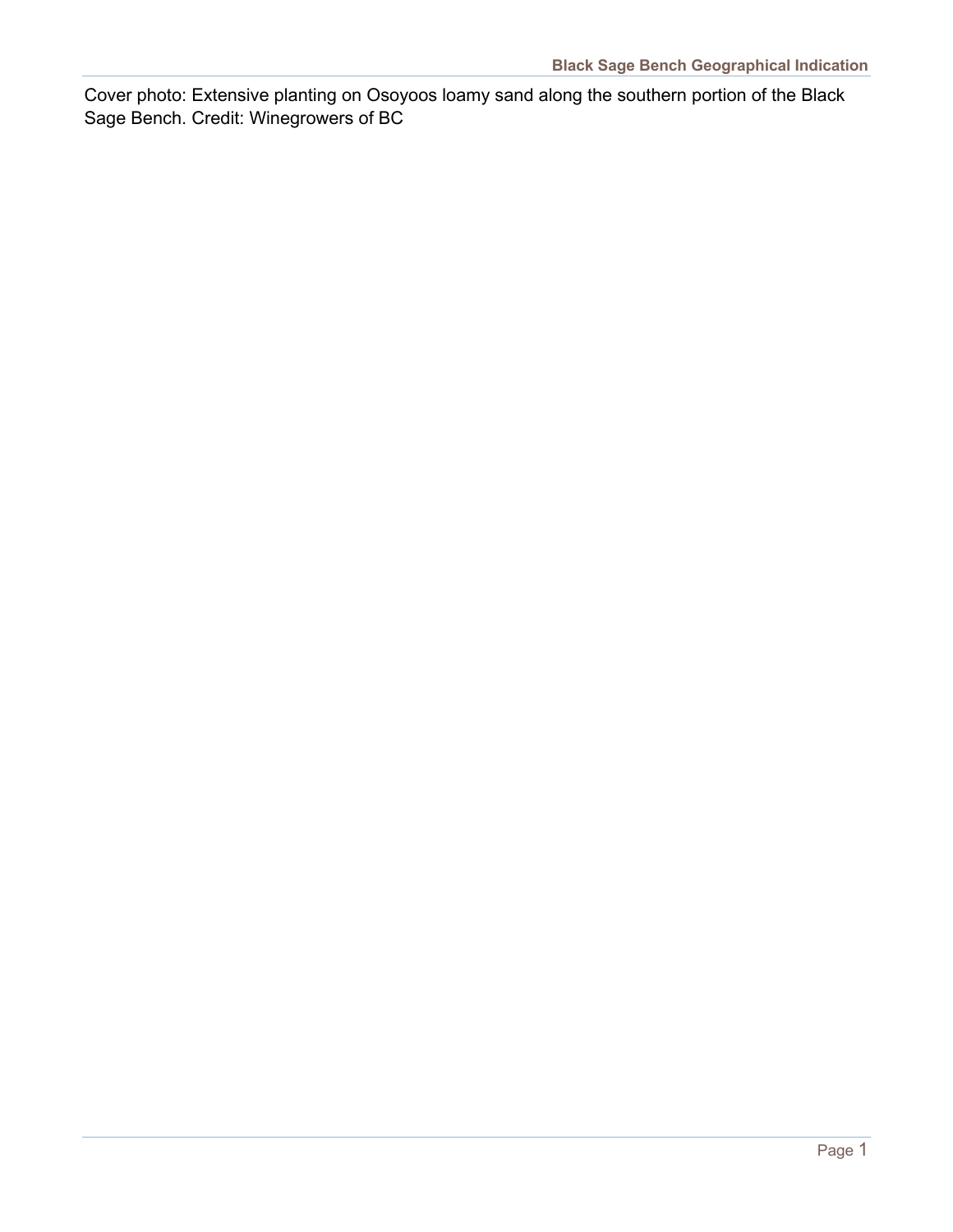## Black Sage Bench Geographical Indication **TECHNICAL REPORT**

### EXECUTIVE SUMMARY

The concept of the Black Sage Bench Geographical Indication (GI) is to incorporate all the benchlands (glaciofluvial and fluvial terraces) east of the Okanagan River between Gallagher Lake in the north and Osoyoos Lake in the south. On these benchlands lie the largest concentration of commercial vineyards in the province. The area of the GI is 3,650 ha with a total reported vineyard area of 875 ha.

The glacial materials that comprise the terrace landforms of the GI were deposited during the deglaciation phase of the last glacial event of the Pleistocene some 10,000 to 15,000 years ago. Since that time erosion has modified the landscape leaving four discrete levels of terraces and slopes. Because the glacial sediments were deposited by high energy meltwater and outburst floods, the soils of the GI are all coarse-textured, that is, composed of mainly sand and gravel in varying proportion. The soil series that have been established by soil surveyors for the area are defined based on these proportions. The northern extent of the GI is underlain by primarily gravelly soils, the southern extent by sandy soils.

The climate of the region provides the greatest summer heat accumulation of anywhere in the southern interior of the province. Landscape characteristics like elevation, slope and aspect have a controlling impact on site-specific growing conditions which leads to spatial variation over the GI area. Vineyards at lower elevations experience warmer temperatures than those at higher elevations. Elevations are generally lower in the southern portion of the GI which contribute to the higher growing degree-day values observed there.

The ample growing season heat makes the GI particularly well suited for producing Cabernet Sauvignon, Cabernet Franc, Merlot and Syrah. Most vineyards lie on gently sloped sites that drain cold air and have long frost-free growing seasons that allow for extended fruit maturation. Cooler sites, located at higher elevations and at the northern reach of the GI, are well suited to producing Pinot noir, Merlot, and white wine cultivars. There are a total of 540 ha of red wine cultivars and 335 ha of white wine cultivars grown in the Black Sage GI.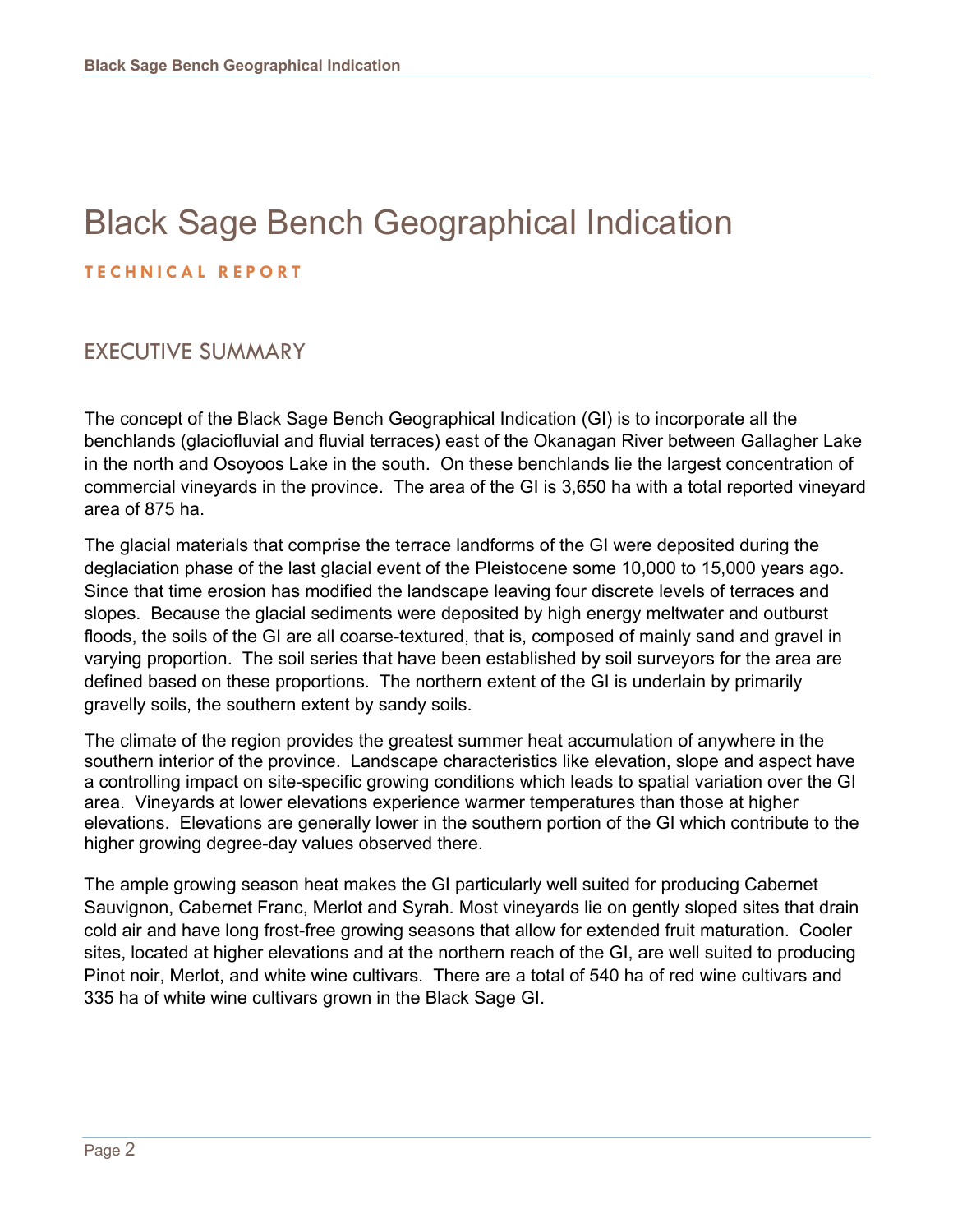## BACKGROUND

This work was initiated in response to the release of a set of recommendations prepared by industry representatives to the BC Wine Authority and the BC Ministry of Agriculture (Appellation Task Force 2015). Following an initial on-line meeting in April 2021, Scott Smith was retained by Bartier Bros. Vineyard and Winery on behalf of a group of neighboring wineries to help define the extent of a Geographical Indication (GI) east of the Okanagan River in the southern Okanagan Valley. During the summer of 2021, soil and geological surface materials were examined in several locations and climate information was compiled. The result is this technical report which describes the physical, climate, and viticultural characteristics, as well as the placement and rationale for the boundary, of this proposed Black Sage Bench GI.

The authors wish to acknowledge those who shared information contained in this report. Climate data for the proposed GI area was supplied by Victor Faraco of Sebastian Farms and Mike Watson of Arterra Wines. The time series of growing degree-days for Osoyoos was produced by Brad Estergaard of the Summerland Research and Development Centre. The list and area coverage of cultivars grown in the GI was provided by Tammey Hodgins of the BC Wine Authority. Sandra Oldfield of Elysian Projects provided direction and facilitated several meetings with industry stakeholders during the course of the technical work.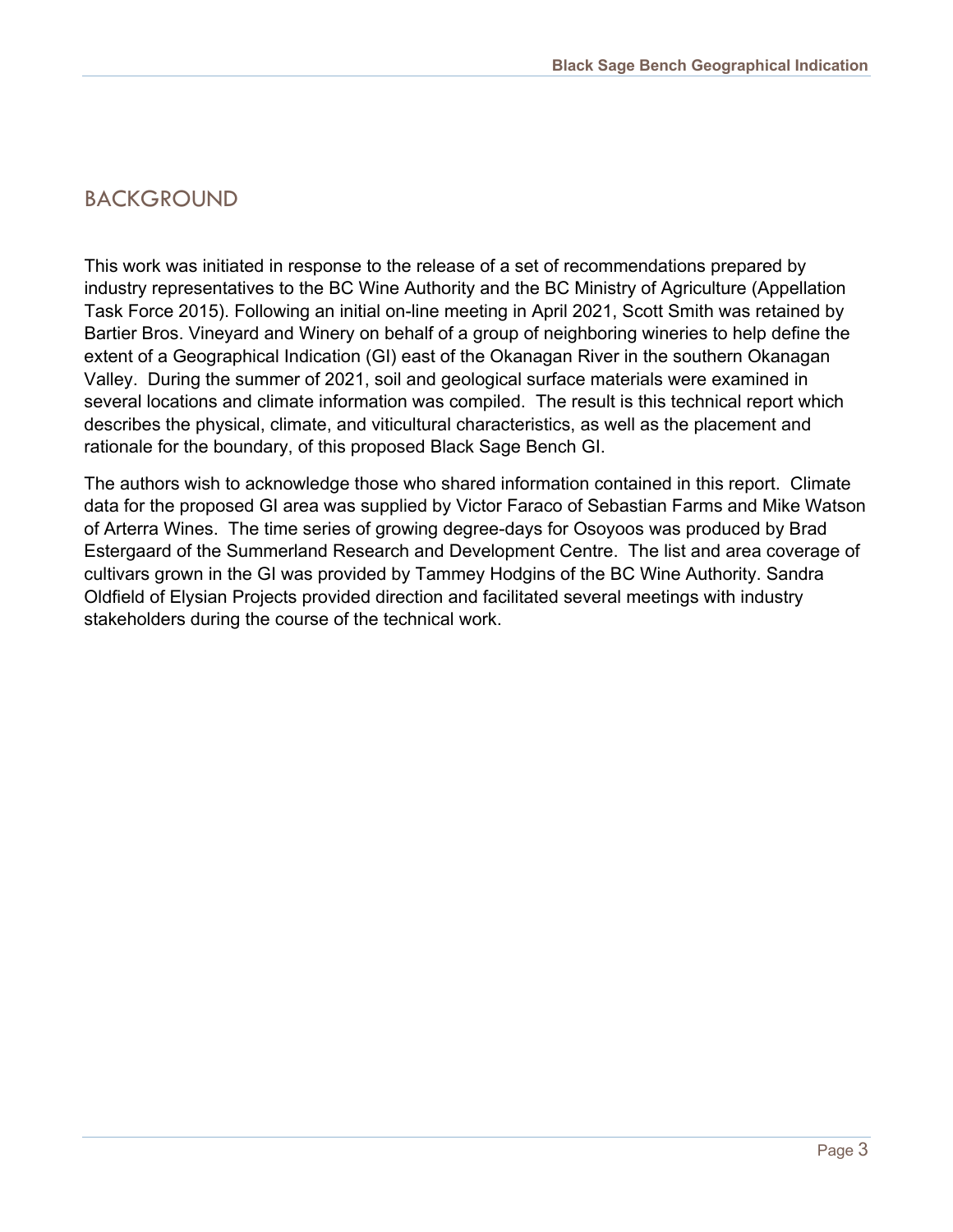## GEOGRAPHIC EXTENT AND BOUNDARY

## **The Concept**

The concept of the Black Sage Bench Geographical Indication (GI) is to incorporate all the benchlands (glaciofluvial and fluvial terraces) east of the Okanagan River between Gallagher Lake in the north and Osoyoos Lake in the south, a distance of 18 km from north to south. On these benchlands lie the largest concentration of commercial vineyards in the province. The area of the GI is 3,650 ha with a total reported vineyard area of 875 ha. Most vineyards have westerly or southerly aspects and climatic conditions suitable for production of a wide range of red and white *Vitis vinifera* cultivars.



Figure 1. The boundary of the proposed GI is shown in red. The extent of the Osoyoos Indian Reserve, shown in light brown shading, covers much of the vineyard acreage in the northern portion of the GI.

Much of the northern portion of the GI lies within the Osoyoos Indian Reserve (brown shaded area in Figure 1). The upper boundary of the GI runs across the base of the steep mountain hillside along the eastern edge of the valley. The western boundary runs along the valley floor but excludes lands situated on the floodplain of the Okanagan River.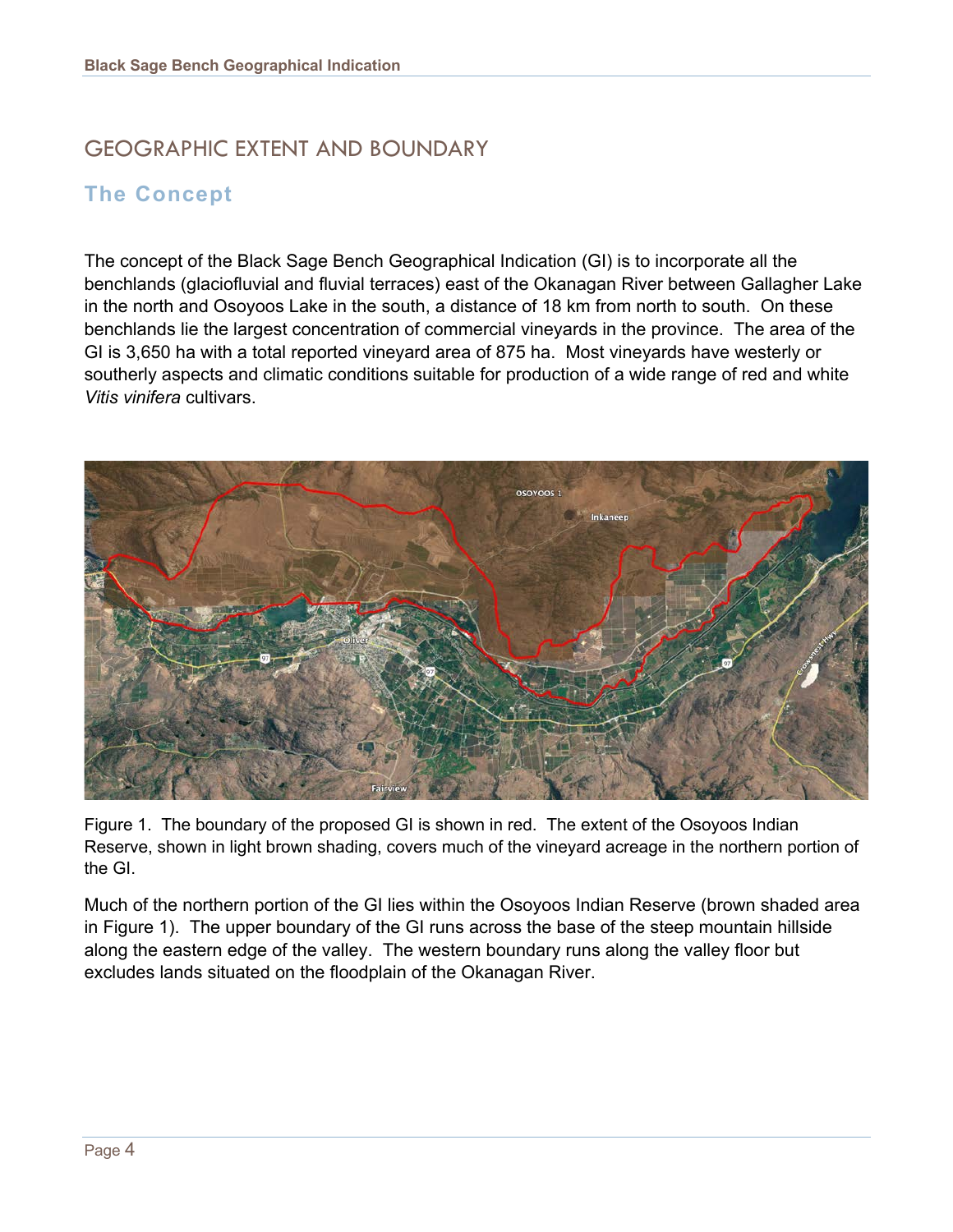## **Boundary Description and Rationalization**

#### **The Northern Extent**

The northern extent of the boundary is shown in Figure 2. From Gallagher Lake (marker 1) the boundary follows the base of the eastern slope southward then climbs onto the highest terrace in the GI that lies above Nk'Mip vineyard (marker 2) at an elevation between 425 m and 435 m above sea level.



Figure 2. The northern extent of the GI, roughly from Nostalgia Winery and vineyards in the south to Gallagher Lake in the north. The numbered markers are described in the text.

The boundary then follows the base of the main valley sidewall to the narrowest point in the GI just north of Nostalgia vineyards (marker 3). In this way the high terrace is incorporated, which could support vineyard development in the future.

The western (valley bottom) boundary follows a set of low-lying terraces that sit just above the poorly drained soils found on the Okanagan River floodplain. Although not currently subject to flooding due to dikes and channeling, these floodplain soils contain a high, persistent water table and are not well suited to viticulture. The placement of this eastern boundary is mainly based on the soil type associated with the slightly elevated terraces and slopes above the floodplain. In the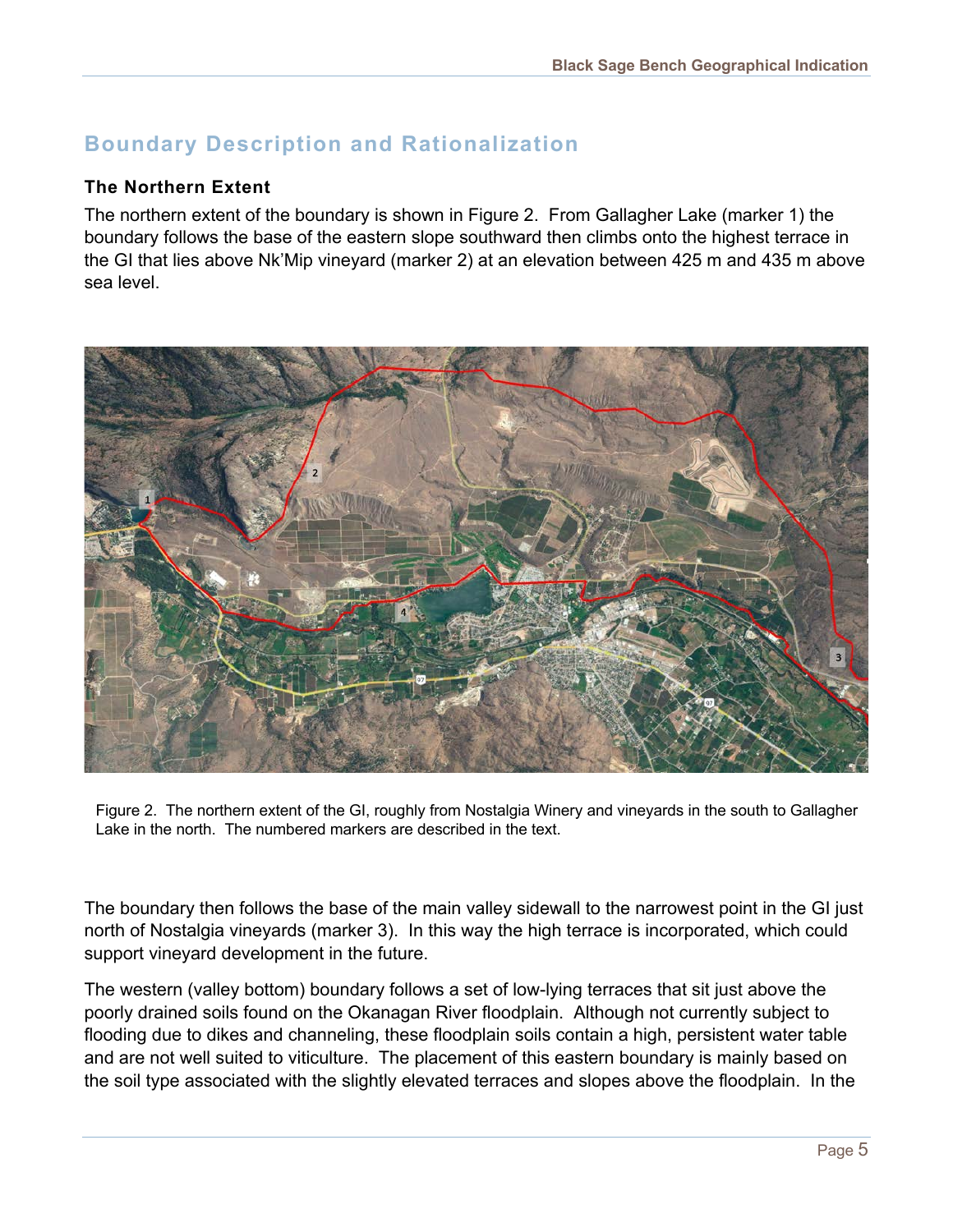#### **Black Sage Bench Geographical Indication**

urban area between the intersection of Black Sage Rd and McKinney Rd to Tuc-el-Nuit Lake, the boundary follows Tuc-el-Nuit Drive north to Tuc-el-Nuit Lake (marker 4) where it then follows the soil break northward to Hwy 97, then along Hwy 97 to Gallagher Lake.

#### **The Southern Extent**



Figure 3. The boundary in the southern extent of the GI. Numbered labels are described in the text.

From the narrowest point in the GI (marker 5) the boundary runs southward along the base of the rocky outcrops of the eastern valley wall. At marker 6 the boundary extends up onto the rocky slope to capture a landscape that could conceivably support vineyard development in the future. The boundary runs across a large bedrock outcrop in the same area then along the base of the slope to Inkaneep Creek (marker 7). The creek is a prominent natural feature that denotes the southern-most extent of the terrace features that define the Black Sage GI.

As in the northern extent of the GI, the western (valley bottom) boundary follows a set of small terraces that lie just above the valley floor so as to exclude the floodplain of the Okanagan River.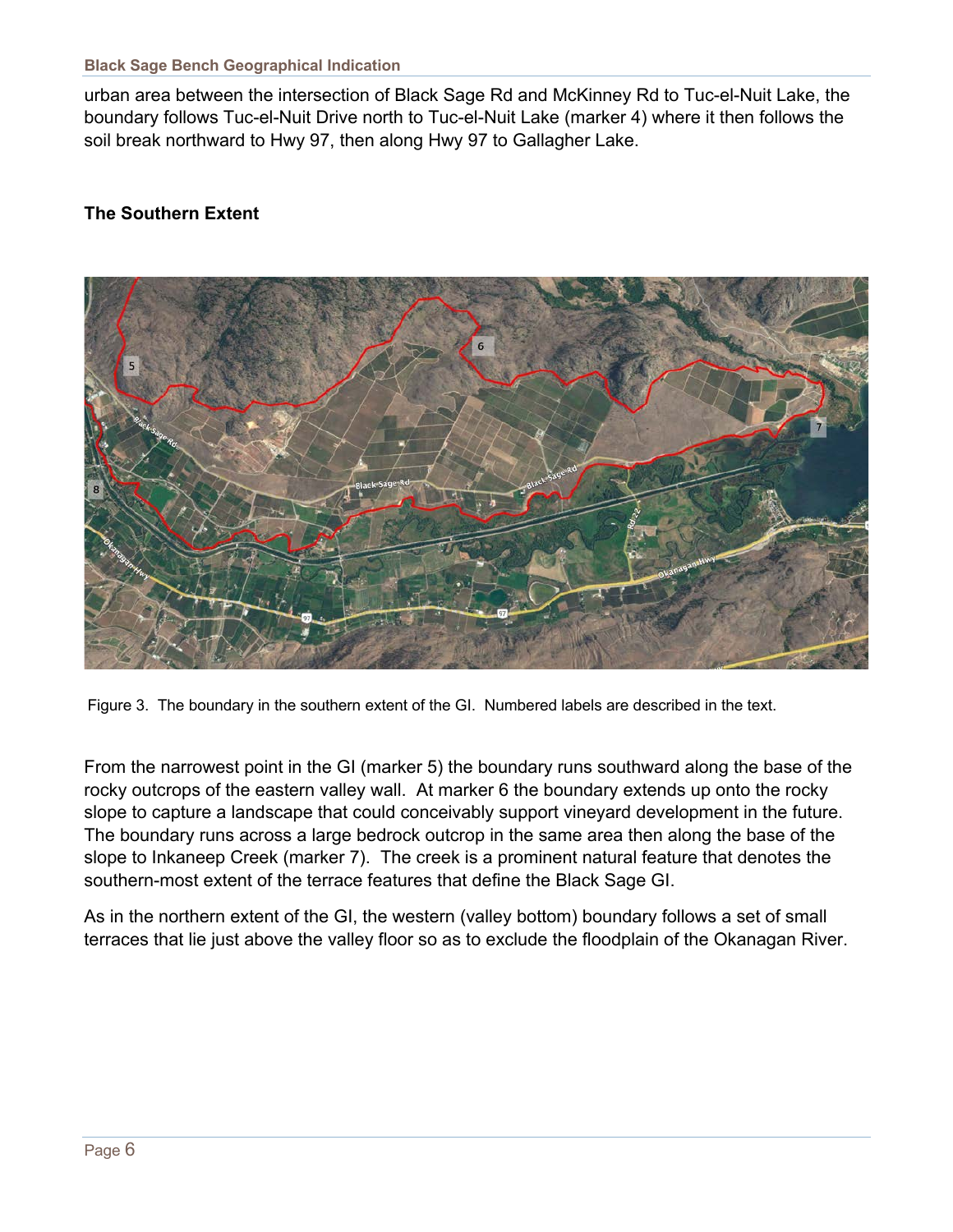## **Surficial Geology and Landforms**

The glacial history of the Okanagan Valley was described by Nasmith (1962) and his work still stands as the principal reference for the surficial geology of the region. The glacial materials that comprise the landforms of the GI were deposited during the deglaciation phase of the last glacial event of the Pleistocene some 10,000 to 15,000 years ago.

There were three main depositional/erosional events during deglaciation that created the landforms found today in the south Okanagan valley.

- As glaciers advanced over the valley or, alternatively, as ice initially receded from the valley bottom, meltwaters were temporarily impounded south of McIntyre Bluff creating Glacial Lake Oliver. This resulted in the deposition of silty materials that today underlie much of the proposed GI area. Little is known of Glacial Lake Oliver including the extent, timing, and duration of the impoundment due to the subsequent burial and erosion of these silts.
- Following the draining of Glacial Lake Oliver, sandy and gravelly materials (known as outwash) were deposited over the silts. The high terrace (>400 m elevation) in the GI (Figure 4a) resulted from early outwash transport and deposition both within the main truck of the Okanagan Valley and from the side valley of Wolf Cub Creek.
- As the ice and moraine dam at McIntyre Bluff was breached, and Glacial Lake Penticton to the north periodically drained and filled, additional erosion and then deposition occurred in the GI that created the upper terrace with elevations between 370 and 390 m above sea level (Figure 4a and b),
- Following deglaciation, the modern Okanagan River cut down through the glacial sands and gravelly to its current level at just under 300 m elevation. A set of mid and low elevation terraces were constructed by the river over the last 7,000 years.

As a result, the GI is now characterized by a series of four levels of glaciofluvial and fluvial terraces (informally referred to as benches) as shown in Figure 4. The elevation of each terrace has a narrow range of climate conditions that impacts its viticulture within the GI.

Much of the southern portion of the GI is dominated by sloping terrain (Figure 4b) rather than the more level terrace or bench landforms. The formation of the slope is a topic of debate amongst surficial geologists.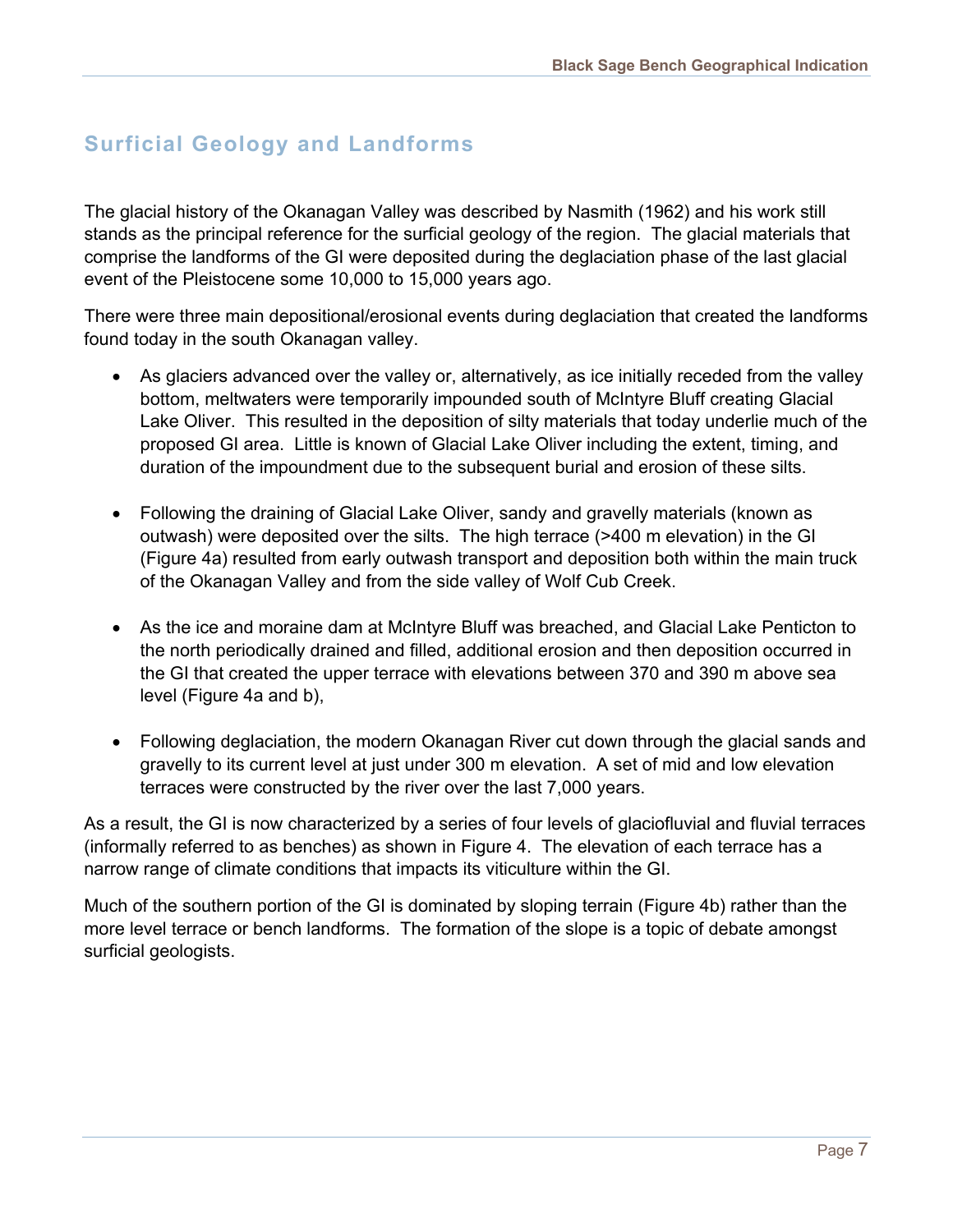

Figure 4. Topographic images of the northern (a) and southern (b) extents of the GI and the position of the terraces on each landscape. All four terrace levels are present in the northern portion of the GI, all except the high terrace are present in the southern extent. Also of note is the slope (white crosshatching) that dominates the southern portion of the GI east of the Black Sage Road.

## **Soil Development**

The glacial sediments that comprise the terraces and slopes of the GI act as the parent materials that weather to produce the soils of the region. Because these sediments were deposited by large volumes of fast moving meltwaters, they are coarse-textured and composed primarily of sand and gravel with little silt or clay. The soil series defined by Wittneben (1986) in his detailed soil survey of the Okanagan Valley are largely set by soil texture, that is, the proportions of gravel, sand, silt and clay in the host sediments.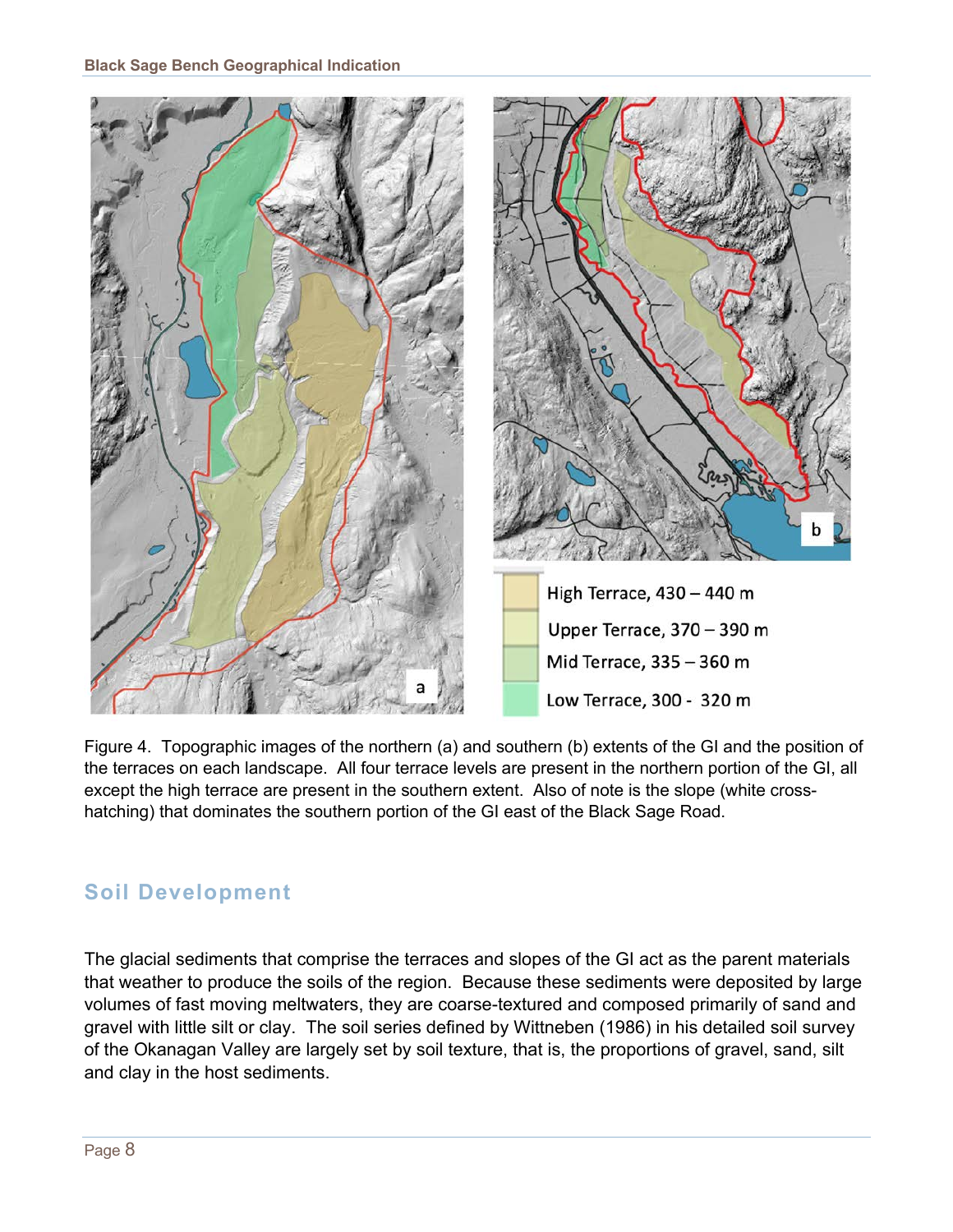All the soils of the GI formed under grassland vegetation and belong to the Chernozemic soil order of the Canadian System of Soil Classification (SCWG 1998). In undisturbed natural settings, Chernozemic soils have humus enriched topsoil layers with alkaline chemistry and calcareous subsoil layers.

Table 1. The most common soils found in the Black Sage GI. All soils are coarse-textured with low available water holding capacity. Several soil series contain considerable volumes of gravel and cobbles which necessitate careful monitoring of irrigation applications.

| <b>Soil Series</b><br>Name | Geological<br><b>Material</b>          | <b>Profile Characteristics</b>                                     | <b>Distribution and Agricultural Use</b>                                                                                                                                                                                                  |  |  |  |
|----------------------------|----------------------------------------|--------------------------------------------------------------------|-------------------------------------------------------------------------------------------------------------------------------------------------------------------------------------------------------------------------------------------|--|--|--|
|                            |                                        |                                                                    |                                                                                                                                                                                                                                           |  |  |  |
|                            |                                        | Soils formed on glaciofluvial materials                            |                                                                                                                                                                                                                                           |  |  |  |
| Osoyoos                    | Glaciofuvial                           | Sand and loamy sand>100 cm deep                                    | Widespread occurance in the southern<br>portion of the GI. Used extensively for<br>viticulture.                                                                                                                                           |  |  |  |
| Rutland                    | Glaciofuvial                           | Thin (<25 cm) cover of loamy sand<br>over gravelly sand            | Most common in the northern portion<br>of the GI and on lower elevation<br>terraces. Used extensively for<br>viticulture                                                                                                                  |  |  |  |
|                            | Soils formed on alluvial fan materials |                                                                    |                                                                                                                                                                                                                                           |  |  |  |
| <b>Burnell Lake</b>        | Glaciofluvial                          | Thick (25 to 60 cm) sandy surface<br>overlying gravelly loamy sand | Common in northern portion of the<br>GI, commonly used for viticulture                                                                                                                                                                    |  |  |  |
| Glenfir                    | Fluvial                                | Up to 100 cm of sandy loam<br>overlying gravel                     | These soils have formed where eroded<br>material from a higher elevation<br>terrace has been deposited on a<br>terrace below. They are found<br>intermittantly along the base of<br>escarpents and commonly used for<br>viticulture.      |  |  |  |
|                            |                                        | Soils formed on wide-blown materials                               |                                                                                                                                                                                                                                           |  |  |  |
| Haynes                     | Eolian<br>(wind deposit0               | Thick deposits of fine sand                                        | Occurs intermittently along the<br>interface between rocky hillsides and<br>glaciofluvial terraces where sand has<br>been deposited by wind Soils are<br>fully suited for viticulture with<br>properties similar to the Osoyoos<br>series |  |  |  |

Two soil series formed on glaciofluvial sediments predominate the landscape: the gravelly loamy sand soils belonging to the Rutland soil series and the sandy soils belonging to the Osoyoos soil series (Table 1). Together these two soils cover over 80% of the GI. Two additional soil series that formed on alluvial fans occur to a much lesser extent; the Burnell Lake series occurs where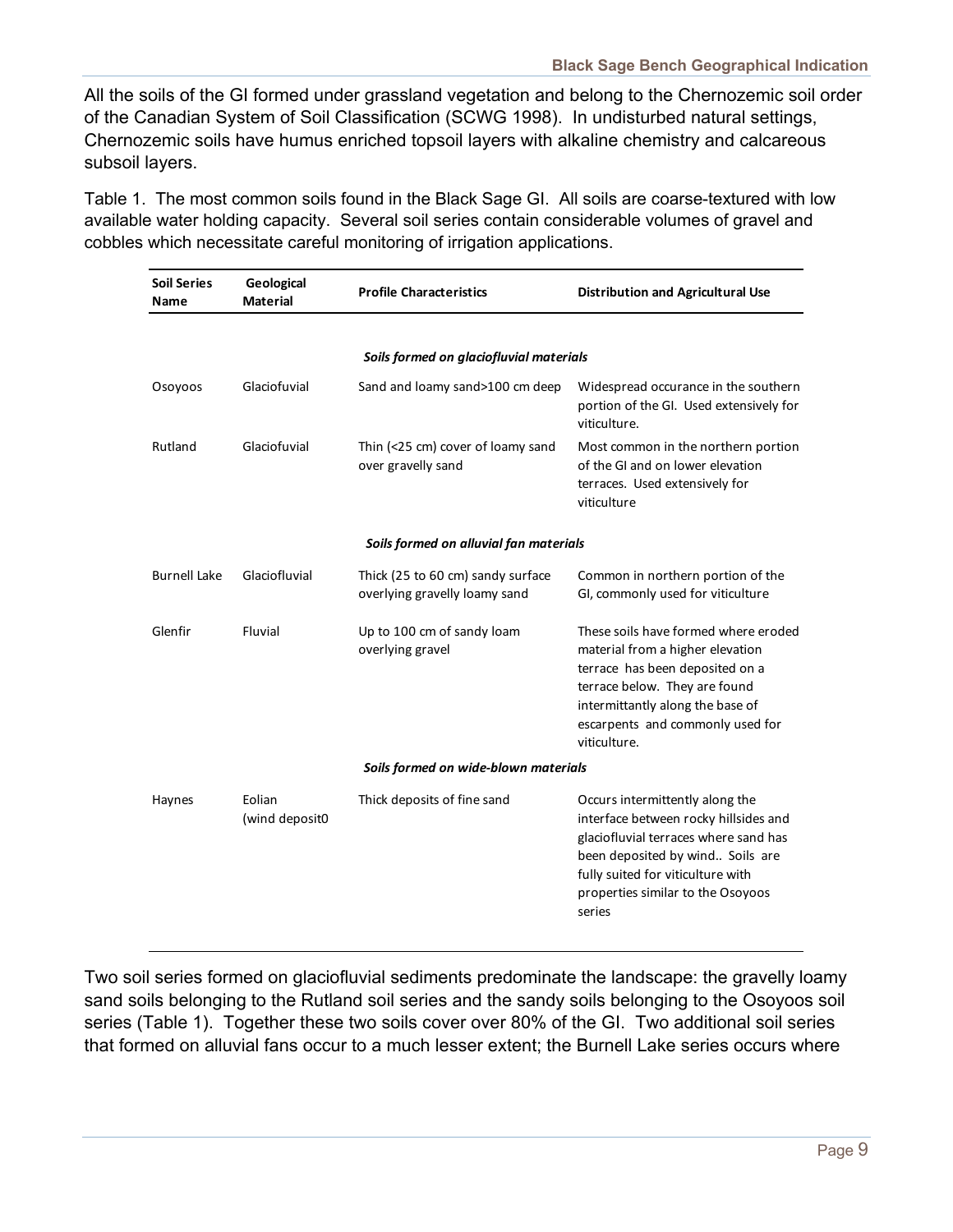sandy loam materials overlie gravel and the Similkameen series occurs where sandy and silty materials have collected at the base of terrace escarpments.



Figure 5. Four main soil series found in the Black Sage GI. The Rutland soil has a sandy surface cover overlying rounded gravels (a). The Osoyoos soil is composed entirely of a stone-free loamy sand (b). The Glenfir soil (c) is composed of sandy loam soil with few stones while the Burnell Lake (d) is very stony alluvial fan soil. The photographs show the top 100 cm of each soil profile.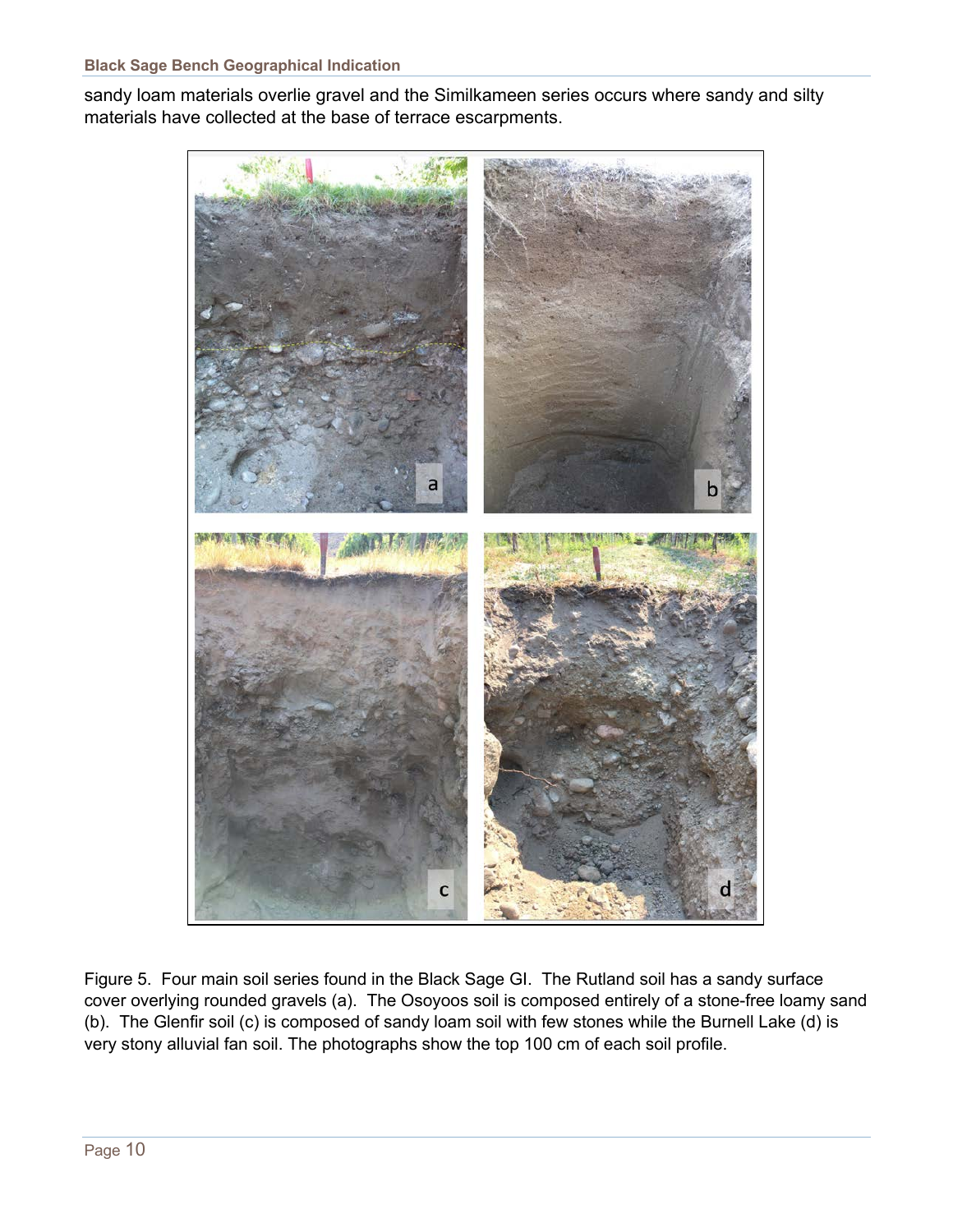The Osoyoos loamy sand has extensive distribution on the terrace and slopes east of the Black Sage Road south of Millar Road. The Rutland soil is the predominant soil in the northern portion of the GI north of McKinney Road and on the lower terrace levels in the south along Ryegrass Rd.

## **Climate**

The climate of the region provides the greatest summer heat accumulation of anywhere in the southern interior (Table 2). Two long-term weather stations provide a 30-year dataset to characterize the climate of the proposed GI (Environment and Climate Change Canada 2022).

Although Osoyoos lies south of the GI boundary, it best represents climate conditions in the southern extent of the GI. Oliver best represents the lower elevations of the northern portion of the GI. Both stations are located on the valley floor about 20 km apart at elevations below 300 m. There is little difference in temperature between them. Both stations record around 325 to 330 mm of annual precipitation. Irrigation is required throughout the GI for wine grape production.

Table 2. The Osoyoos and Oliver long-term weather stations provide averages for the period 1981 to 2010 for mean summer temperature (MST) and growing degree-day (GDD) values. A short term weather station located along Black Sage Road between Osoyoos and Oliver provides comparison data for 2020 and 2021.

|                | 1981-2010  |      | 2020       |      | 2021       |      |
|----------------|------------|------|------------|------|------------|------|
| Location       | <b>MST</b> | GDD  | <b>MST</b> | GDD  | <b>MST</b> | GDD  |
|                |            |      |            |      |            |      |
| Osoyoos EC     | 16.5       | 1448 | 17.0       | 1616 | 18.0       | 1758 |
| Oliver RTP     | 16.4       | 1440 | 17.3       | 1568 | 18.3       | 1775 |
| Black Sage SF* | na         | na   | 16.8       | 1602 | 17.5       | 1786 |

\*Data provided courtesy of by Sebastian Farms

Temperature and growing degree-day values for recent years are significantly greater than those from historical averages. The summer of 2021 was exceptionally warm and accumulated over 1700 GGD (Table 2). However, annual variation in temperature remains significant with 1998 and 2003 being two of the warmest summers on record at Osoyoos (Figure 6).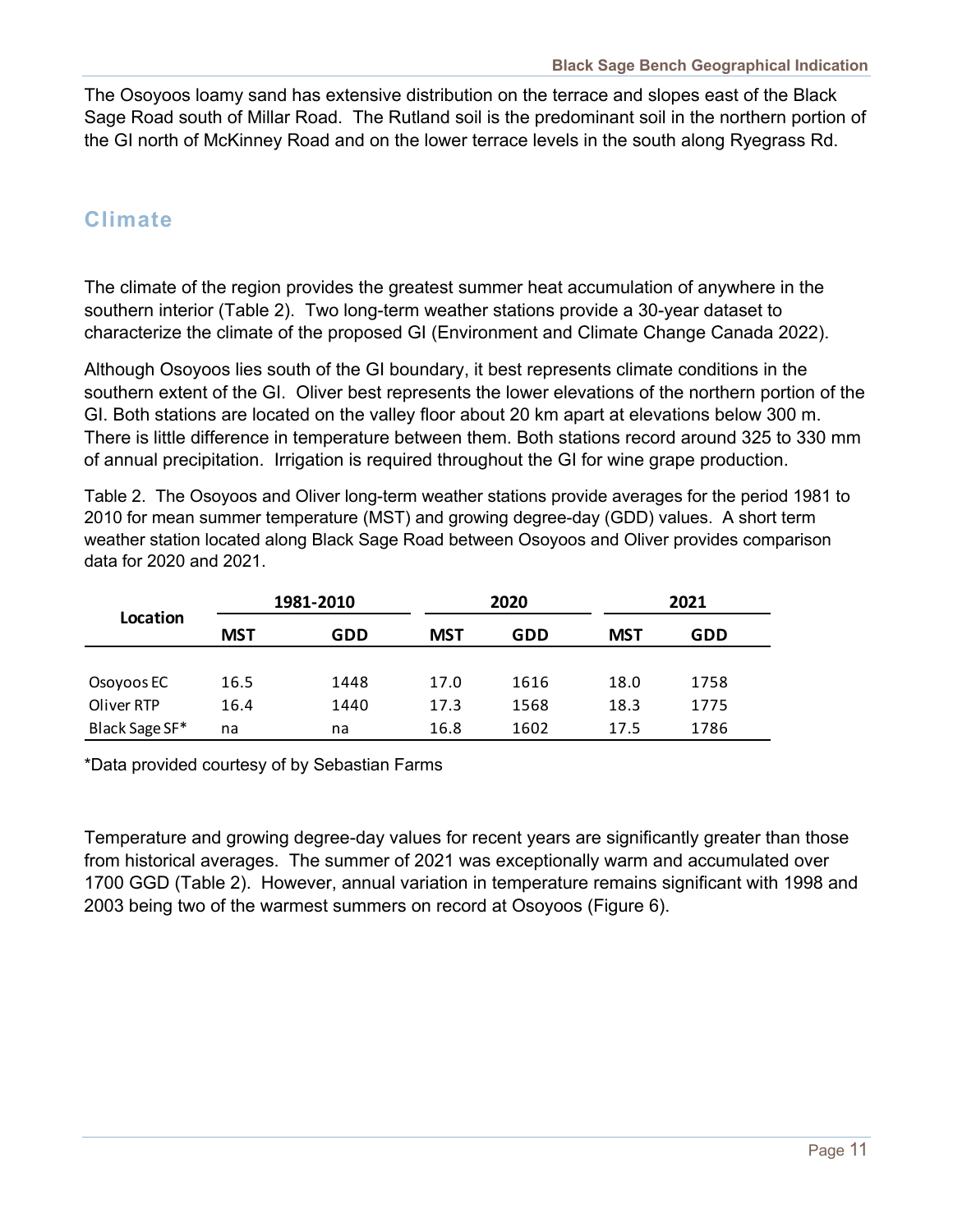

Figure 6. Growing degree values as calculated from the Osoyoos long-term weather station for the period 1998 to 2021. While there is a slight warming trend (dashed line) over this period, annual variation in temperature is an on-going challenge to wine grape production in the region. (Compiled from data provided by B. Estergaard, Summerland Research and Development Centre).

Landscape characteristics like elevation, slope and aspect have a controlling impact on sitespecific growing conditions which leads to spatial variation over the GI area (Figure 7). Some key points derived from this spatial variation are:

- Generally southern sites are up to 200 GDD warmer than northern sites, a function of slightly lower latitude and elevation,
- Elevation is a key driver in temperature variation; the coolest site in Figure 7 is located at 435 m on highest terrace adjacent to the motorsport track and is 200 GDD less than the adjacent site at 380 m on the terrace immediately below it,
- Vineyards at lower elevations experience warmer temperatures than those at higher elevations. Elevations are generally lower in the southern portion of the GI which contribute to the higher GDD values observed there,
- Significant climate variation can exist within a single vineyard. There is almost as much variation in ambient temperature and total growing season heat (200 GDD) within the Bullpine vineyard (located just beyond the southern boundary of the proposed GI) as exists in the rest of the GI. These landscape-based temperature variations require careful selection of cultivars and viticulture practices for each site.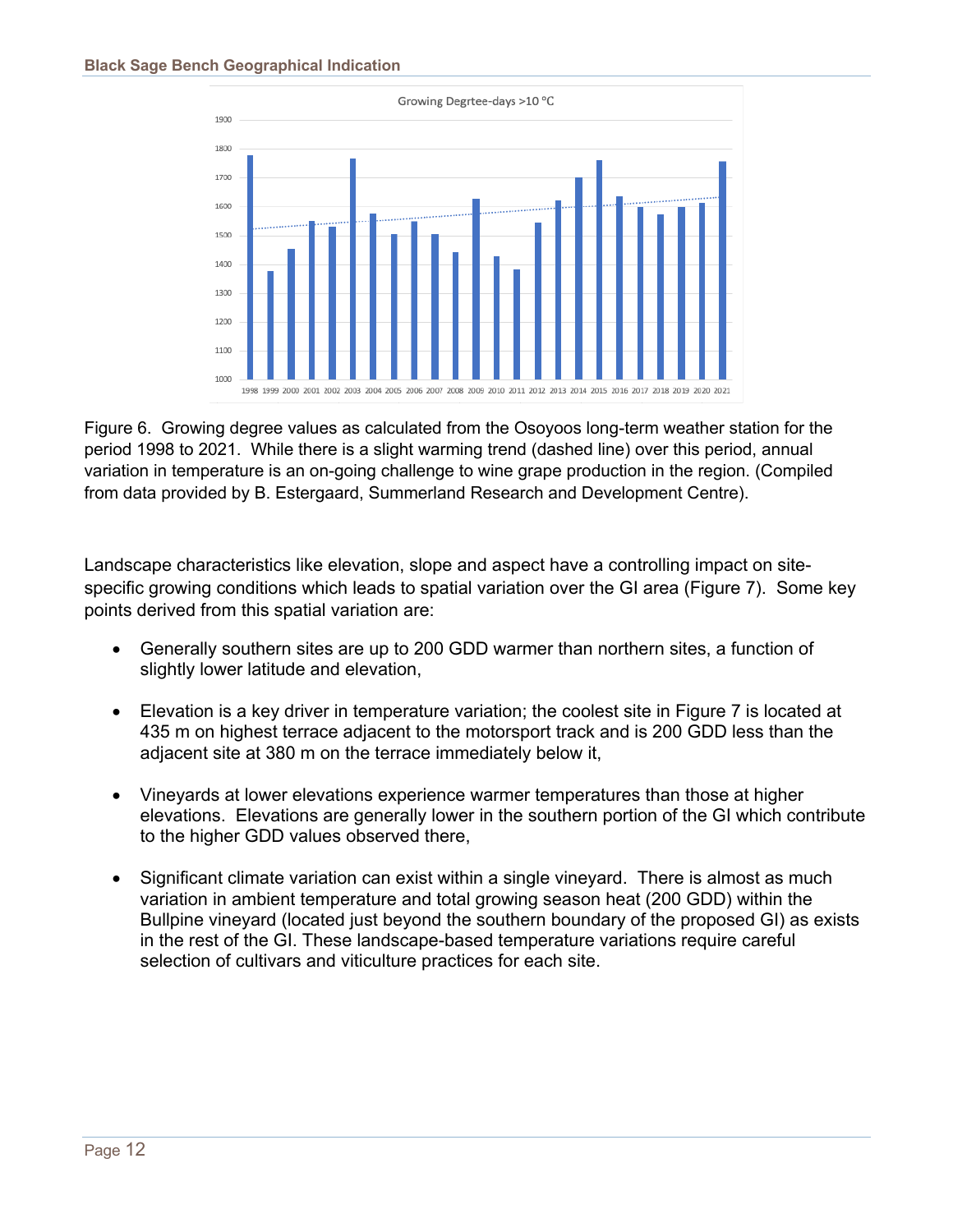

Figure 7. Site-specific growing degree-day values (>10°C) averaged over the period 2016 to 2020 for the area within the proposed Black Sage GI. (Dated provided by Mike Watson, Arterra Wines Canada).

## **Viticultural Characterization**

The Black Sage Bench is home to some of the warmest vineyard sites in the Okanagan Valley. Its ample growing season heat makes it particularly well suited for producing Cabernet Sauvignon, Cabernet Franc, Merlot and Syrah. Most vineyards lie on gently sloped sites that drain cold air and have long frost-free growing seasons that allow for extended fruit maturation. On the predominantly western slope aspects growers combine row orientation with carefully managed leaf canopies to optimally expose fruit clusters to sunlight. During late summer and fall, nighttime temperatures are cooled by katabatic winds that enhance the development and retention of fruit acids and aromatic compounds in maturing fruit. As a result, red wines are complex and full-bodied with ample soft tannins and dark fruit flavors and aromas.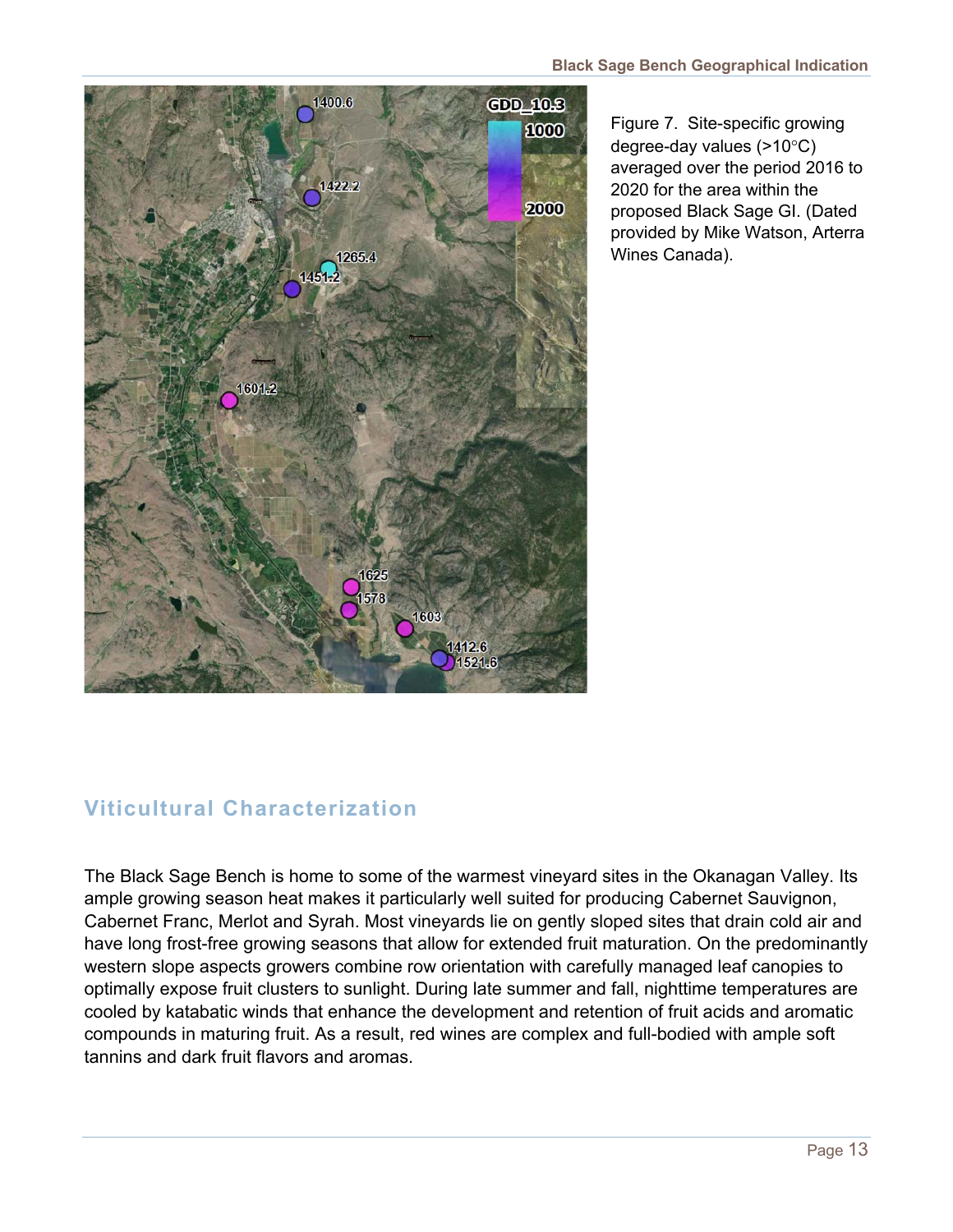#### **Black Sage Bench Geographical Indication**

Cooler sites, located at higher elevations and at the northern reach of the GI, are well suited to producing Pinot noir, Merlot, and white wine cultivars (Table 3). There are a total of 540 ha of red wine cultivars and 335 ha of white wine cultivars grown in the Black Sage GI.

Table 3. Principal cultivars grown in the proposed GI. There are an additional two dozen cultivars grown with only small area coverages.

|                    | <b>Percent of total</b> |  |  |  |
|--------------------|-------------------------|--|--|--|
| Cultivar           | vineyard area           |  |  |  |
| Merlot             | 18                      |  |  |  |
| Cabernet Sauvignon | 15                      |  |  |  |
| Chardonnay         | 10                      |  |  |  |
| Cabernet Franc     | q                       |  |  |  |
| Syrah              | 9                       |  |  |  |
| Pinot gris         | 7                       |  |  |  |
| Riesling           | 6                       |  |  |  |
| Sauvignon blanc    | 5                       |  |  |  |
| Pinot noir         | 5                       |  |  |  |

The coarse textured soils of the GI require frequent irrigation which is carefully metered to control vine vigour while enhancing photosynthesis to support fruit development and maturation. Drip irrigated vineyards on sandy sites generally require inter-row irrigation to support the growth of floor vegetation and cover crops.